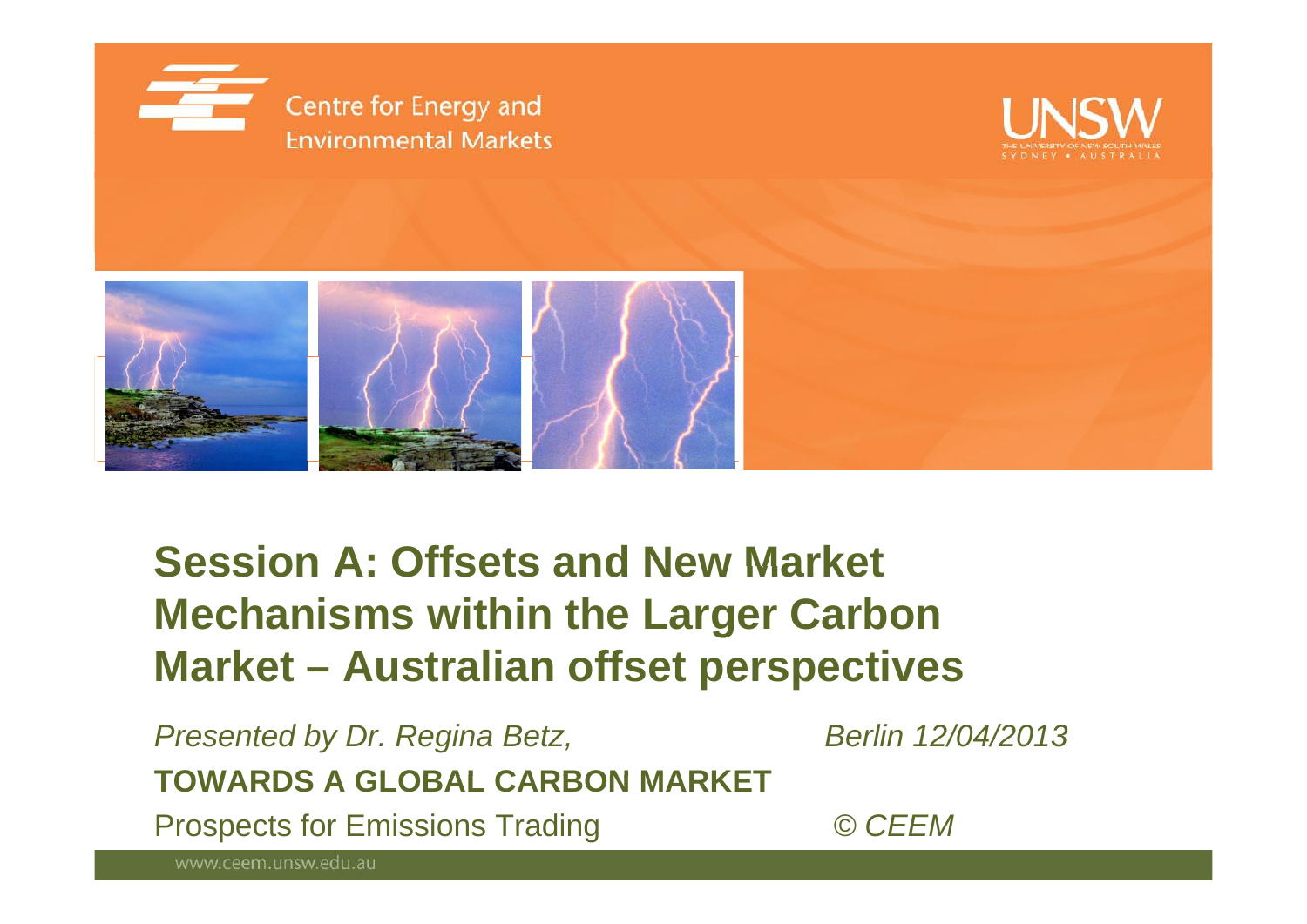



## Use of Offsets in Carbon Pricing Mechanism

### **Before Linking EU ETS Agreement**

- Г **Fixed price period: 1st July 2012-**30th June 2015 use of Kyotoeligible **CFI credits up to 5%** of verified emissions
- $\sim$  Flexible time period :
	- $\mathbb{R}^n$  **Price floor** starting at \$15 rising at 4 % real terms p.a. (first 3 years)
	- T. **Unlimited use of CFI credits**
	- $\overline{\phantom{a}}$  International units **up to 50%** of the total emissions liability for that entity for the year. Eligible international units: CERs, ERUs, Kyoto units, rest by EUAs RMUs

## **After Linking EU ETS Agreement (Aug. 2013)**

- П uly 2012- Fixed price period: same as <br>yoto- before (Kyoto-eligible CFI credits up to 5% of verified emissions)
	- П Flexible time period:
		- p **No price floor**, Australian price will be determined by EU ETS price/ international price
		- П **Unlimited use of CFI credits**
		- $\mathcal{C}$  Same as before agreement (50%), but only **12.5 %** of their liabilities will be able to be met by Kyoto units, rest by EUAs<br>22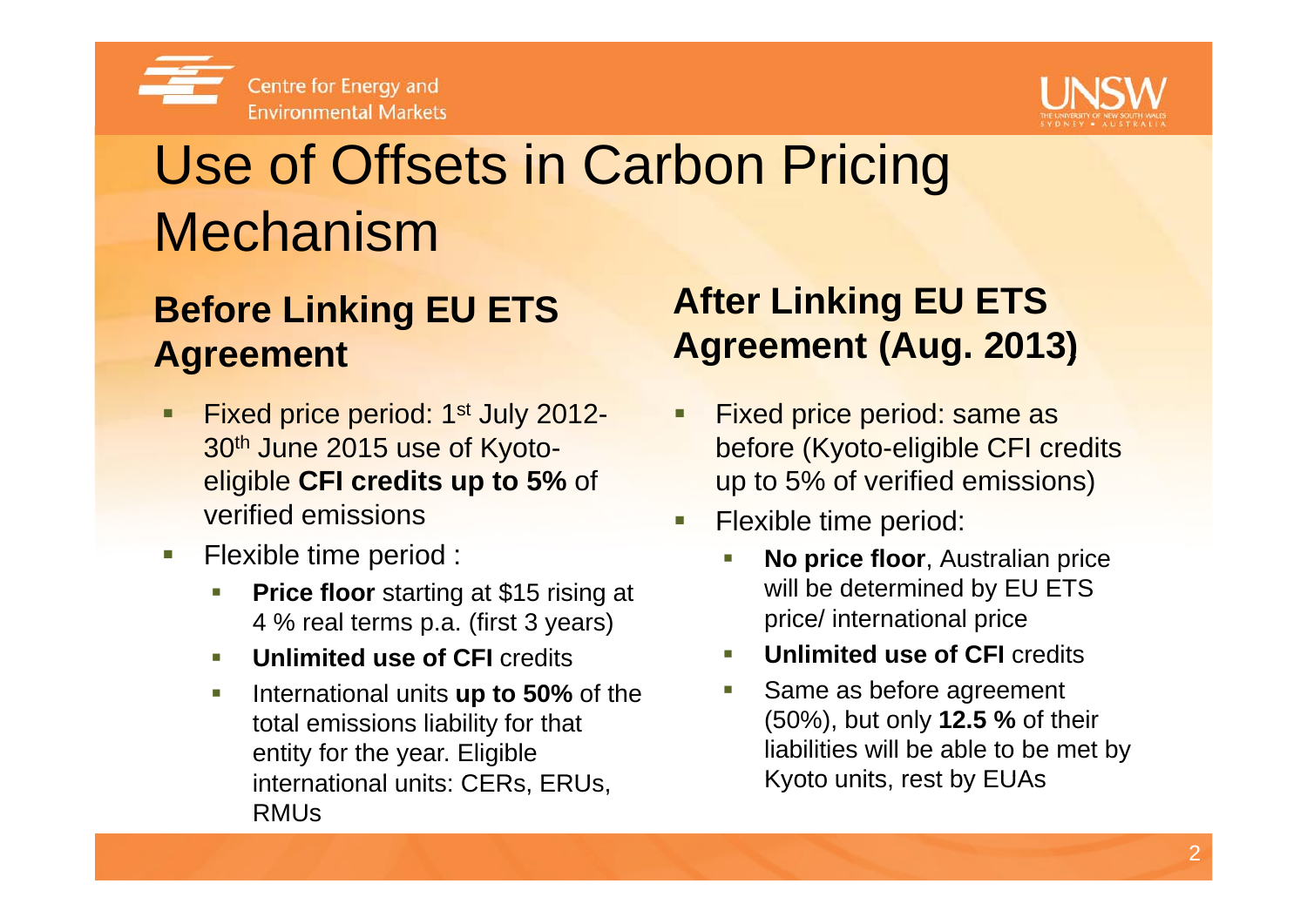

 $\bullet$ 

 $\bigcap$ 



# Carbon Farming Initiative (CFI) Credits

### **Kyoto Australian Carbon Credit Units Carbon** ( **KACCUs)**

- include those activities that are counted in Australia's commitment under the Kyoto Protocol e.g. agriculture emissions
- •**emissions avoidance / sequestration project with a reporting period** ending on or before 30 June 2012/ 31 December 2012
- •can be surrendered under the carbon pricing mechanism;
- •**•**  are able to be converted or exchanged for international emissions units
- • **Non-Kyoto (eligible) ACCUs,** same as Kyoto ACCUs but they have been created with a reporting period beyond 2012;
	- •**are unable** to be converted or exchanged for international emissions units
- • **Non-Kyoto (voluntary) ACCUs** are those not included in Australia's accounting such as LULUCF activities of Article 3.4 KP
	- •**are unable** to be converted or exchanged for international emissions units
	- $\bullet$  are **unable** be surrendered under the carbon pricing mechanism only for voluntar y market
	- • Non-Kyoto Carbon Fund – government purchases \$250 Million. over five years from 2013/2014 guidelines to be published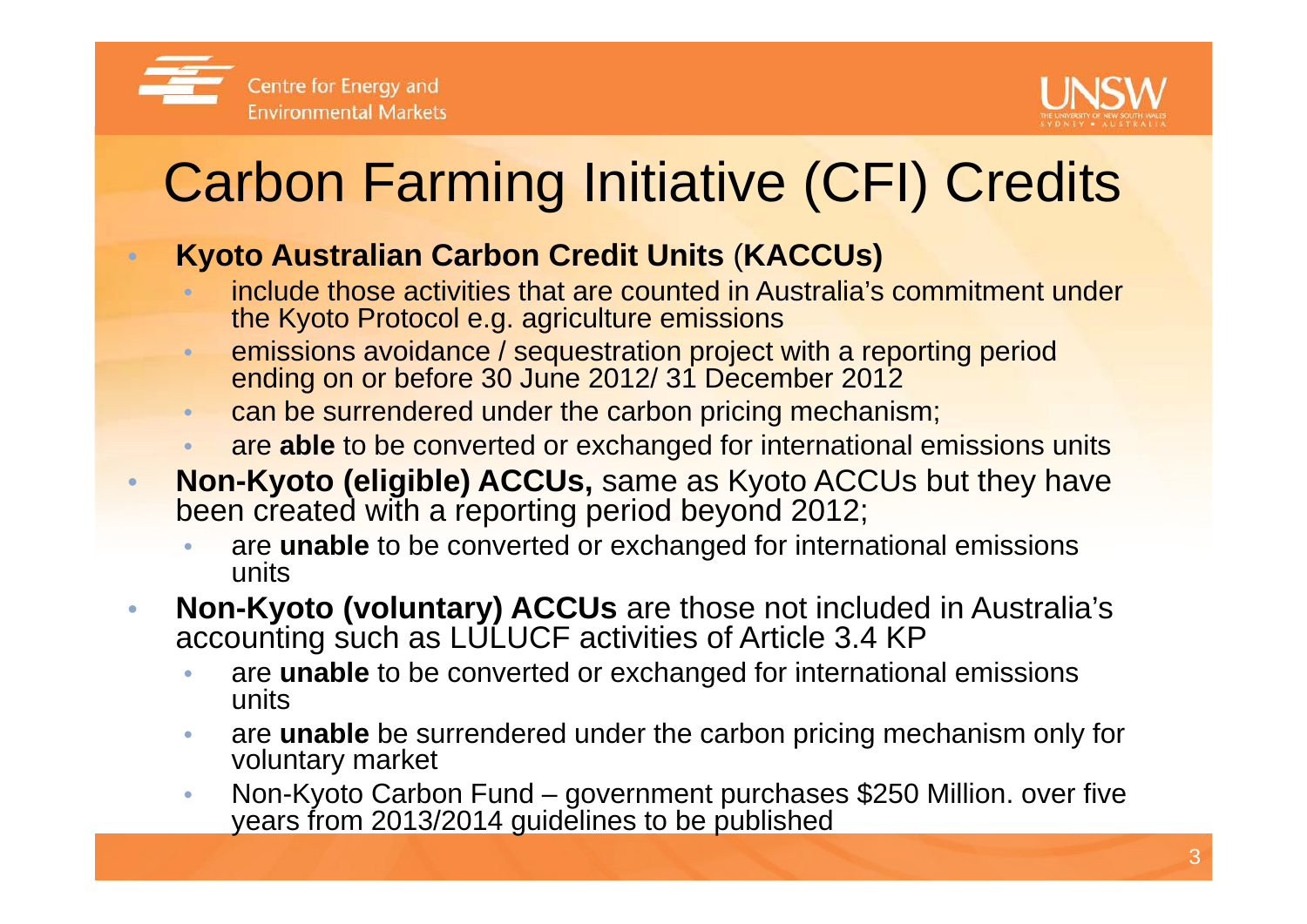



4

### Potential Project types Non-covered sectors Agriculture **LULUCF** Legacy waste Reforestation **Enteric fermentation** (Avoided) Not JI Manure management Deforestation Forest **Rice cultivation** Management Revegetation **Agricultural soils** Non-Kyoto and not JI Cropland Prescribed burning of Management savannas Field burning of **Grazing land** residues management Source: 2011 CEEM Annual conference presentation by P. Baalman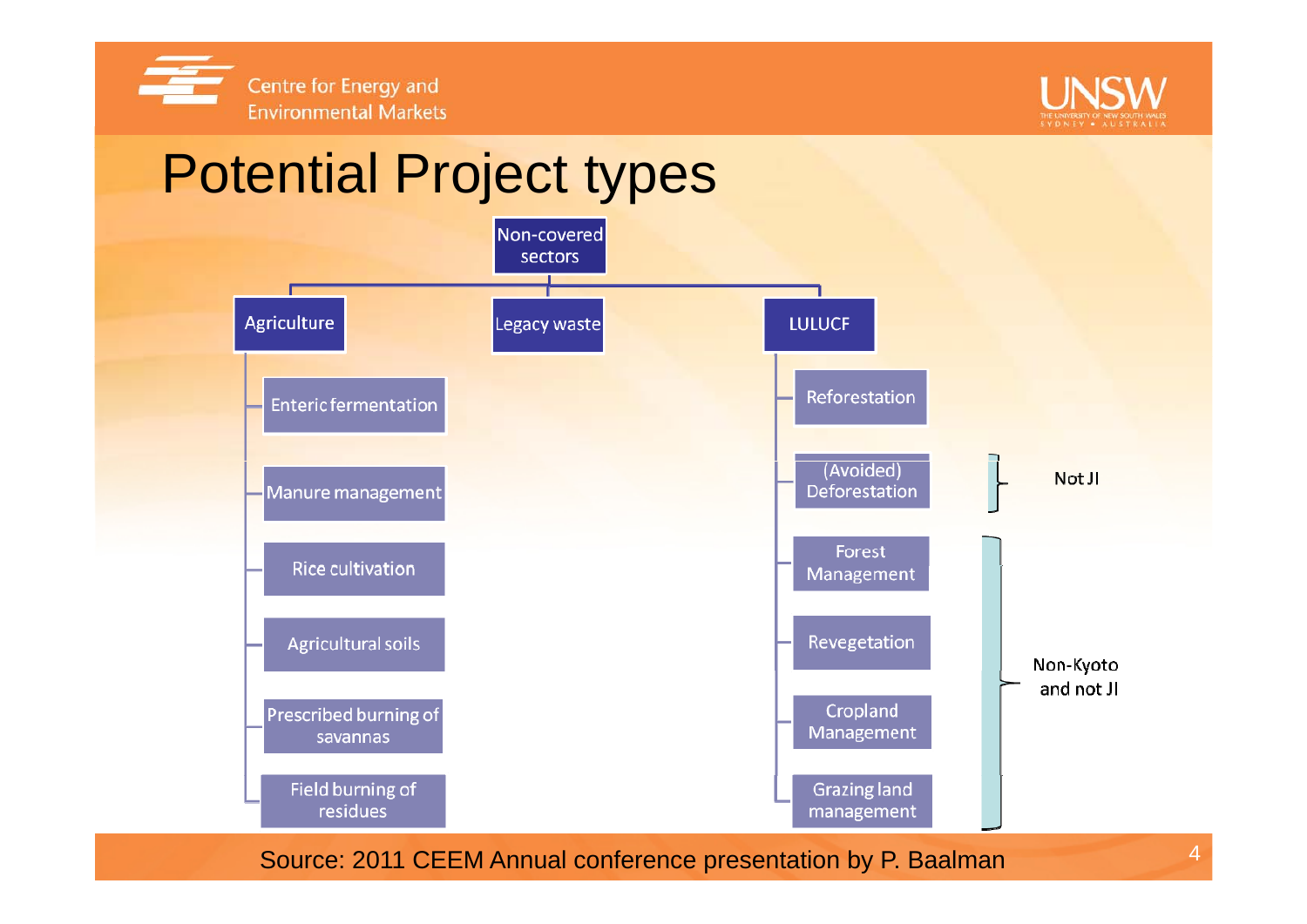



# CFI facts (31 March 2013)

### **Approved Methodologies: 12**

- Agriculture (e.g. manure destruction of livestock) 3
- $\bullet$ Vegetation (regrowth, reforestation, savanna burning) 4
- •Landfill and alternative waste treatment: 5

**Methodology in proposal stage: 11 Methodologies not endorsed: 6**

**Number of registered Projects: 56**

**Issued ACCUs (3rd Quarter Financial Year 2012/2013):** 

- •Total: 393,451
- •Kyoto ACCCU: 348,110
- $\bullet$ Non-Kyoto ACCUs (eligible): 45,341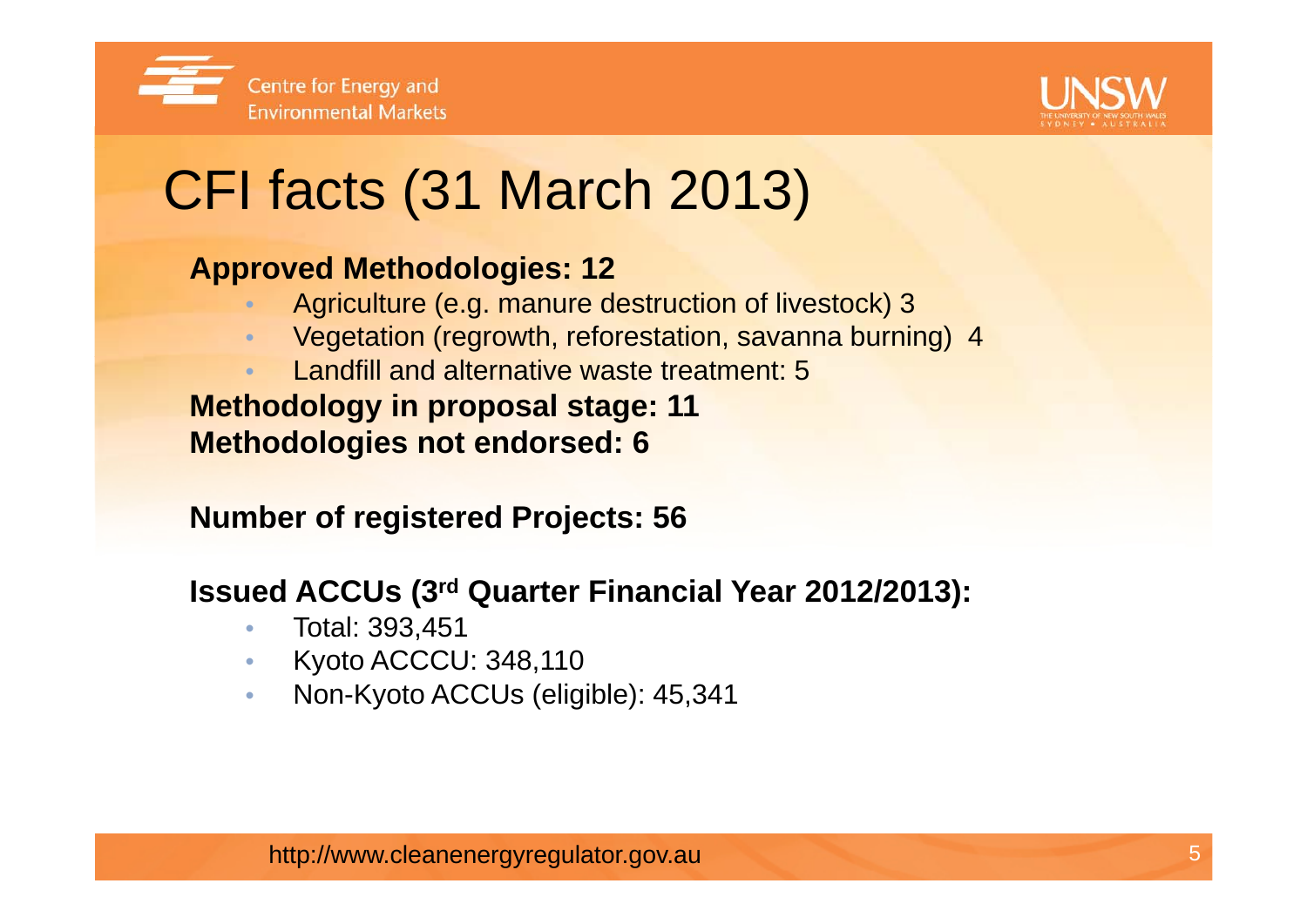



## CFI Projects types (March 2013)



http://www.cleanenergyregulator.gov.au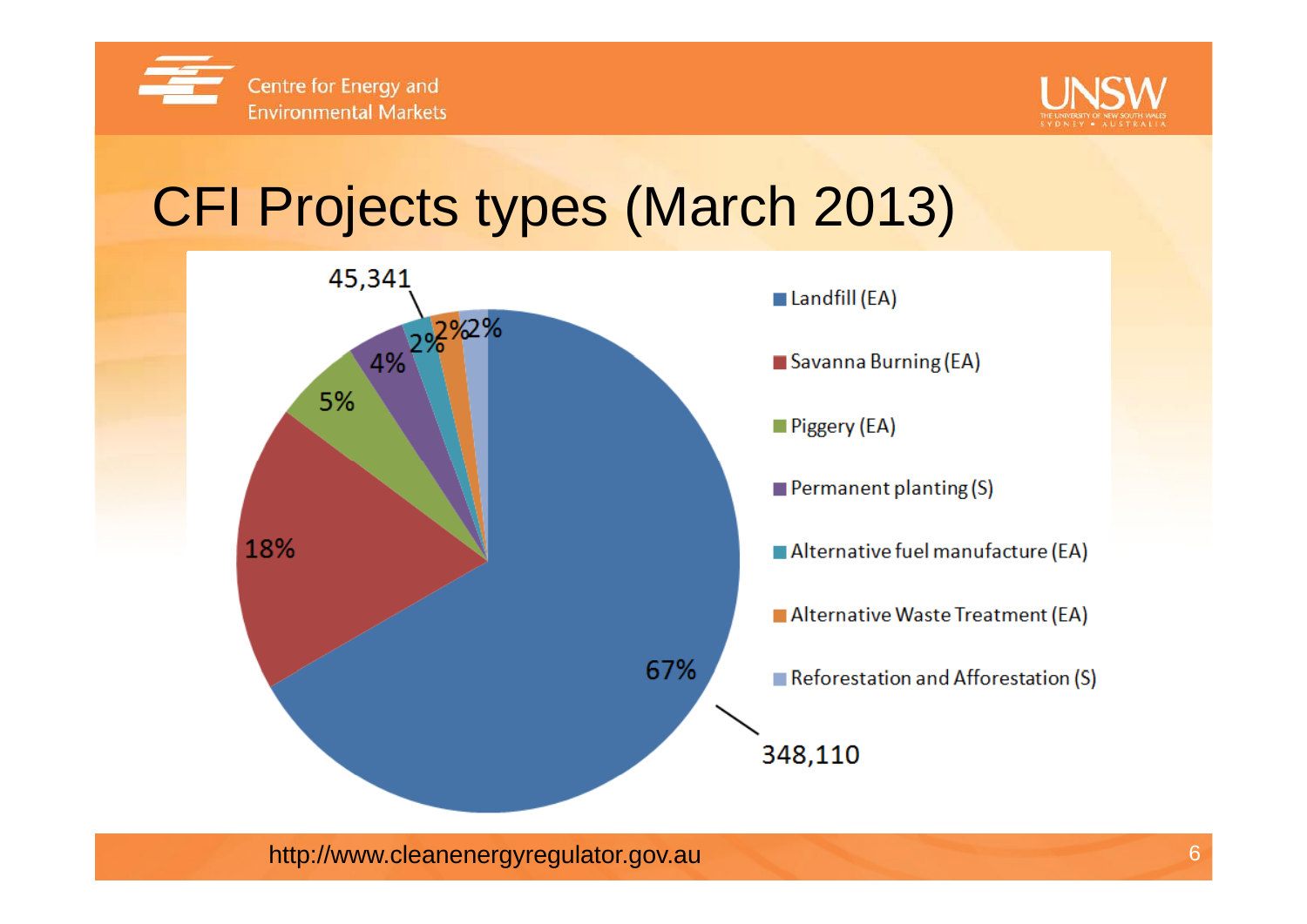



# Main Integrity Principles

## CFI current requirements

- Ξ **Additionality (placement on positive list)**:
	- Abatement must go beyond legal **i Leak**
	- Common practice assessment.

#### Ξ **Leakage**:

 Measurement methods must account for leakage and variability and use conservative assumptions.

### Ξ **Permanence (100 years):**

- Maintain carbon from sequestration or hand back credits
- Risk buffer of 5%

## Potential improvement

- **Additionality**:
	- Allow for project-specific assessments

#### **Lea kage**: Ξ

 Not addressed in current methodologies, but under discussion

#### Ξ **Permanence**:

 Allow for project-specific risk buffer, since risk can vary substantially between projects and types.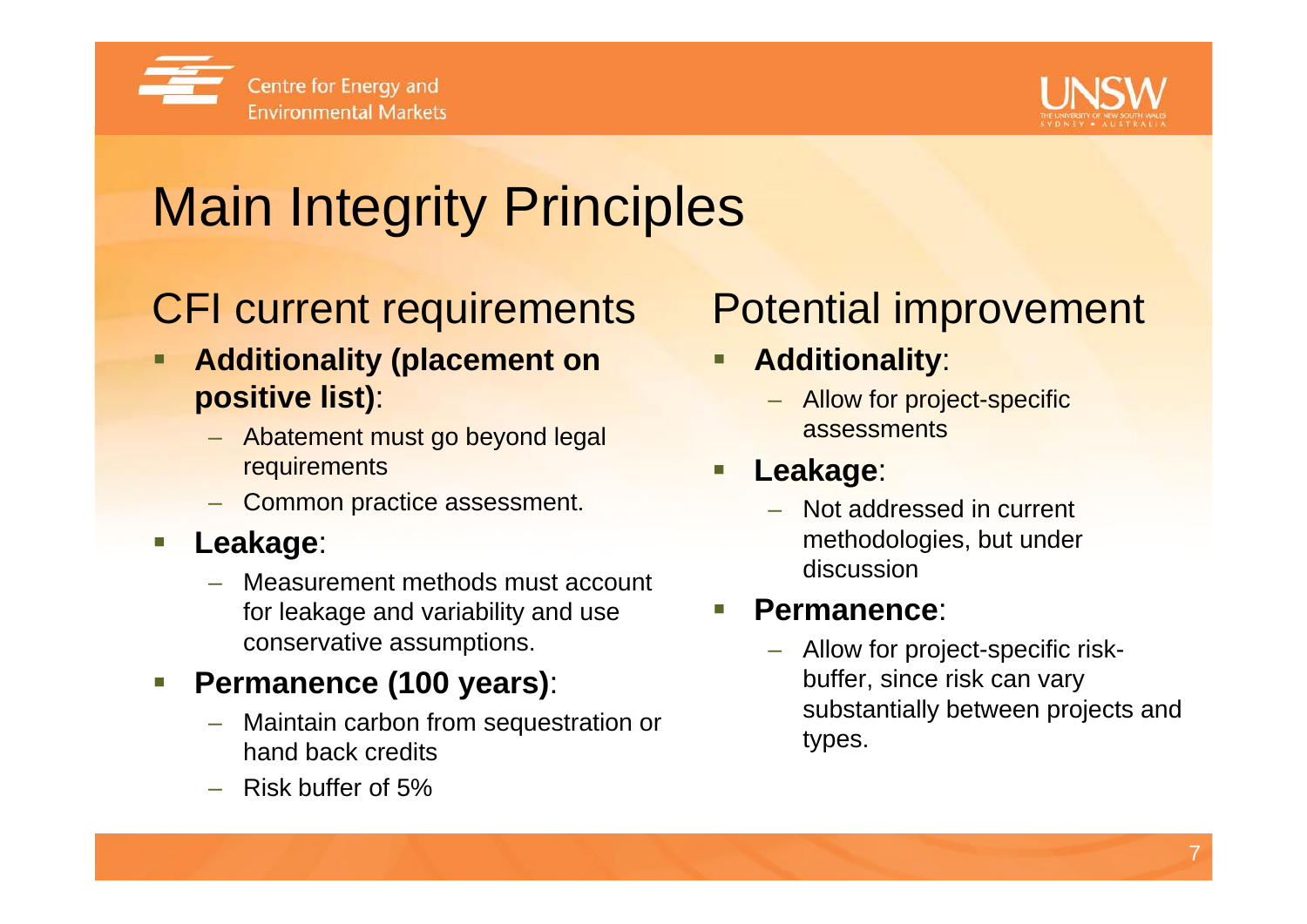

## Conclusions and outlook

- CFI has so far driven projects in landfill and few in agriculture sector
- $\blacksquare$ Good start with integrity principles – but some room for improvement
- Many developed methodologies have not been used today and use will depend on future demand
- Role of CERs has been reduced to accommodate EU ETS linking (limit of 12.5%)
- Expectation today: Demand of EUAs will increase and Australian carbon price will approach EUA price. Current low EUA prices provide little incentive to invest in CFI and uncertainty on CFI future after 2018 (depend on linking agreement)
- Ξ Low prices may increase risk of predominance of "low quality" CFI projects
- Extend of Kyoto abatement deadline will impact on ACCU differentiation
- Ξ CFI may play more prominent role in Liberal Party climate policy